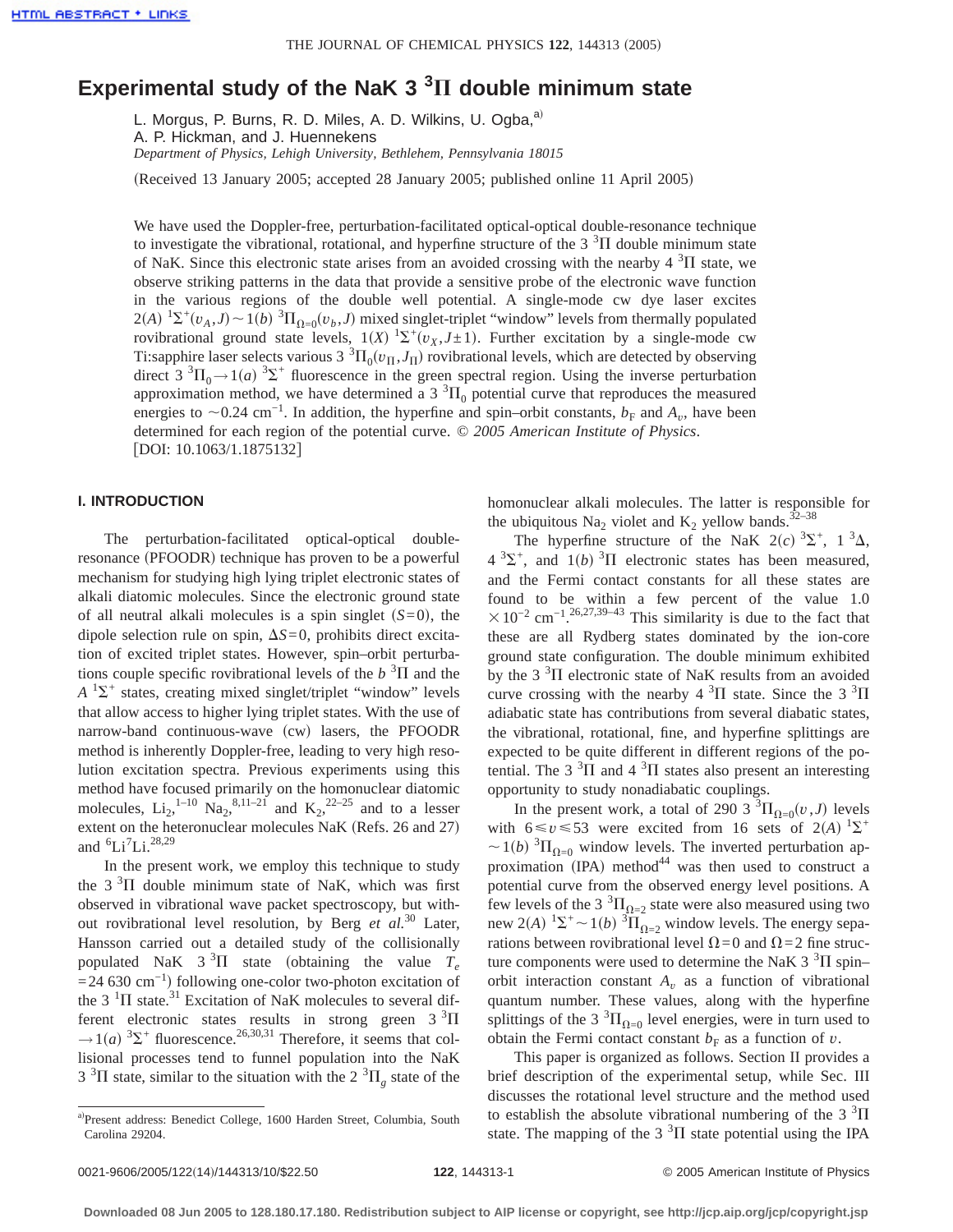

Laser Frequency  $(cm^{-1})$ 

FIG. 1. Excitation line shapes for (a) the NaK 3<sup>3</sup> $\Pi_0(v=27, J=44) \leftarrow 1(b)^3 \Pi_0(v=18, J=45)$  transition ( $P_{11}$  line) and (b) the 3<sup>3</sup> $\Pi_0(v=27, J=46)$ ← 1(*b*)  ${}^{3}$  $\Pi$ <sub>0</sub>(*v*=18,*J*=45) transition (*R*<sub>11</sub> line).

method is described in Sec. IV. Section V discusses the interesting region just below the barrier where primarily inner well levels, primarily outer well levels, and mixed levels coexist. Experimental and simulated bound-free 3  ${}^{3} \Pi_{0}(v, J)$  $\rightarrow$ 1(*a*) <sup>3</sup> $\Sigma$ <sup>+</sup> fluorescence spectra are presented in Sec. VI, and an analysis of the 3  ${}^{3}\Pi_{0}$  state fine and hyperfine structure is provided in Sec. VII. A few concluding remarks can be found in Sec. VIII.

#### **II. EXPERIMENT**

The experimental setup has been described previously in Ref. 26 and is shown in Fig. 1 of that reference. Briefly, a sodium-potassium mixture is contained in a stainless steel, cross-shaped heat-pipe oven that is heated to *T*  $\sim$ 365–395 °C to vaporize the metal. Argon buffer gas (pressure  $\sim$  0.5–1.8 Torr) is used to keep the alkali metal away from the windows.

A Coherent model 699-29 single-mode cw dye laser produces  $\sim$ 140–470 mW of power in the 730–775 nm range using LD700 dye. This laser (the pump laser) is used to excite NaK molecules from a level  $1(X)$   ${}^{1}\Sigma^{+}(v_X, J \pm 1)$  of the electronic ground state to a particular mixed singlet-triplet window level  $1(b)$   ${}^{3}\Pi_{0}(v_{b}, J) \sim 2(A)$   ${}^{1}\Sigma^{+}(v_{A}, J)$ . A Coherent model 899-29 single-mode cw titanium sapphire laser (the probe laser) is used to further excite the NaK molecules from the  $1(b)$   ${}^{3}\Pi_{0}(v_{b}, J) \sim 2(A)$   ${}^{1}\Sigma^{+}(v_{A}, J)$  window level to various  $3 \text{ }^{3}\Pi_{0}(v_{\Pi},J_{\Pi})$  levels with  $J_{\Pi} = J \pm 1$ . The Ti:sapphire laser produces 100–800 mW of power with a tuning range of 730–920 nm using the short-wavelength and midwavelength optics. The pump and probe lasers counterpropagate through the heat-pipe oven and are focused using 1.0 and 2.0 meter focal length lenses, respectively, such that they spatially overlap at the center of the oven.

Fluorescence from the intermediate  $1(b)$  <sup>3</sup> $\Pi_0(v_b, J)$  $\sim$  2(*A*) <sup>1</sup> $\Sigma$ <sup>+</sup>( $v_A$ ,*J*) window level and from the 3 <sup>3</sup> $\Pi_0$ ( $v_H$ ,*J*<sub>II</sub>) upper level is detected at right angles to the laser propagation direction using three detectors. A free standing Hamamatsu R406 photomultiplier tube (PMT), equipped with a 700–1000 nm bandpass filter, monitors total  $2(A)$   ${}^{1}\Sigma^{+}(v_A, J) \rightarrow 1(X)$   ${}^{1}\Sigma^{+}$  fluorescence and allows the de-

sired  $1(b)$   ${}^{3}\Pi_{0}(v_{b}, J) \sim 2(A)$   ${}^{1}\Sigma^{+}(v_{A}, J) \leftarrow 1(X)$   ${}^{1}\Sigma^{+}(v_{X}, J \pm 1)$ transition to be located. Once the pump laser frequency is fixed to excite the desired window level, the probe laser frequency is scanned to find 3  ${}^{3}\Pi_{0}(v_{\Pi},J_{\Pi}) \leftarrow 1(b) {}^{3}\Pi_{0}(v_{b},J)$  $\sim$  2(*A*) <sup>1</sup> $\Sigma$ <sup>+</sup>( $v_A$ ,*J*) transitions, which are identified by detecting green 3<sup>3</sup> $\Pi_0 \rightarrow 1(a)$ <sup>3</sup> $\Sigma^+$  fluorescence using a second free standing PMT (Hamamatsu R928) equipped with appropriate filters. Transitions to rovibrational levels of the 3  ${}^{3}$  $\Pi_{0}$  state can easily be identified because the excitation spectra are inherently Doppler-free, and each  $3 \text{ }^{3}\Pi_{0}(v_{\text{H}}, J_{\text{H}})$  level displays a characteristic four-peak signature pattern. The pump laser is chopped, and lock-in detection is employed. Removal of an indexer-mounted mirror from the red fluorescence path allows us to record resolved fluorescence using a monochromator/PMT system. In this case, the frequencies of both lasers are fixed to a specific  $3 \text{ }^{3} \Pi_{0}(v_{\Pi}, J_{\Pi})$  $\leftarrow$  1(*b*) <sup>3</sup> $\Pi_0(v_b, J) \sim 2(A)$  <sup>1</sup> $\Sigma^+(v_A, J) \leftarrow 1(X)$  <sup>1</sup> $\Sigma^+(v_X, J \pm 1)$ double-resonance transition, one of the lasers is chopped, and resolved bound-free 3  ${}^{3}\Pi_{0} \rightarrow 1(a)$   ${}^{3}\Sigma^{+}$  fluorescence is recorded as the monochromator grating is scanned.

The pump laser wavemeter is calibrated using an iodine reference cell and comparing  $I_2$  laser-induced fluorescence lines to those in the reference atlas.<sup>45</sup> The calibration of the probe laser is done using optogalvanic signals from neon transitions in a hollow cathode lamp. Absolute energies of the 3<sup>3</sup> $\Pi_0$ ( $v_\Pi$ , $J_\Pi$ ) levels obtained in this manner are considered accurate to  $\sim$ 0.02 cm<sup>-1</sup>. However, hyperfine splittings can be determined with much higher precision, typically  $0.001$  cm<sup>-1</sup> (30 MHz).

# **III. ROTATIONAL LEVEL STRUCTURE AND VIBRATIONAL NUMBERING**

Transitions to the NaK 3<sup>3</sup> $\Pi$  state are distinguished from those to the nearby  $1 \, 3\Delta$  and  $4 \, 3\Sigma^+$  states because they are characterized by a distinctly different rotational line signature pattern, which is shown in Fig. 1 (compare Fig. 4 of Ref.  $26$  and Fig.  $2$  of Ref.  $27$ ). The angular momentum coupling scheme for the NaK  $3<sup>3</sup>$ II state is intermediate between Hund's case (a) and case (b), but much closer to case (a). Line strengths calculated using the formulas in Table 3.8 of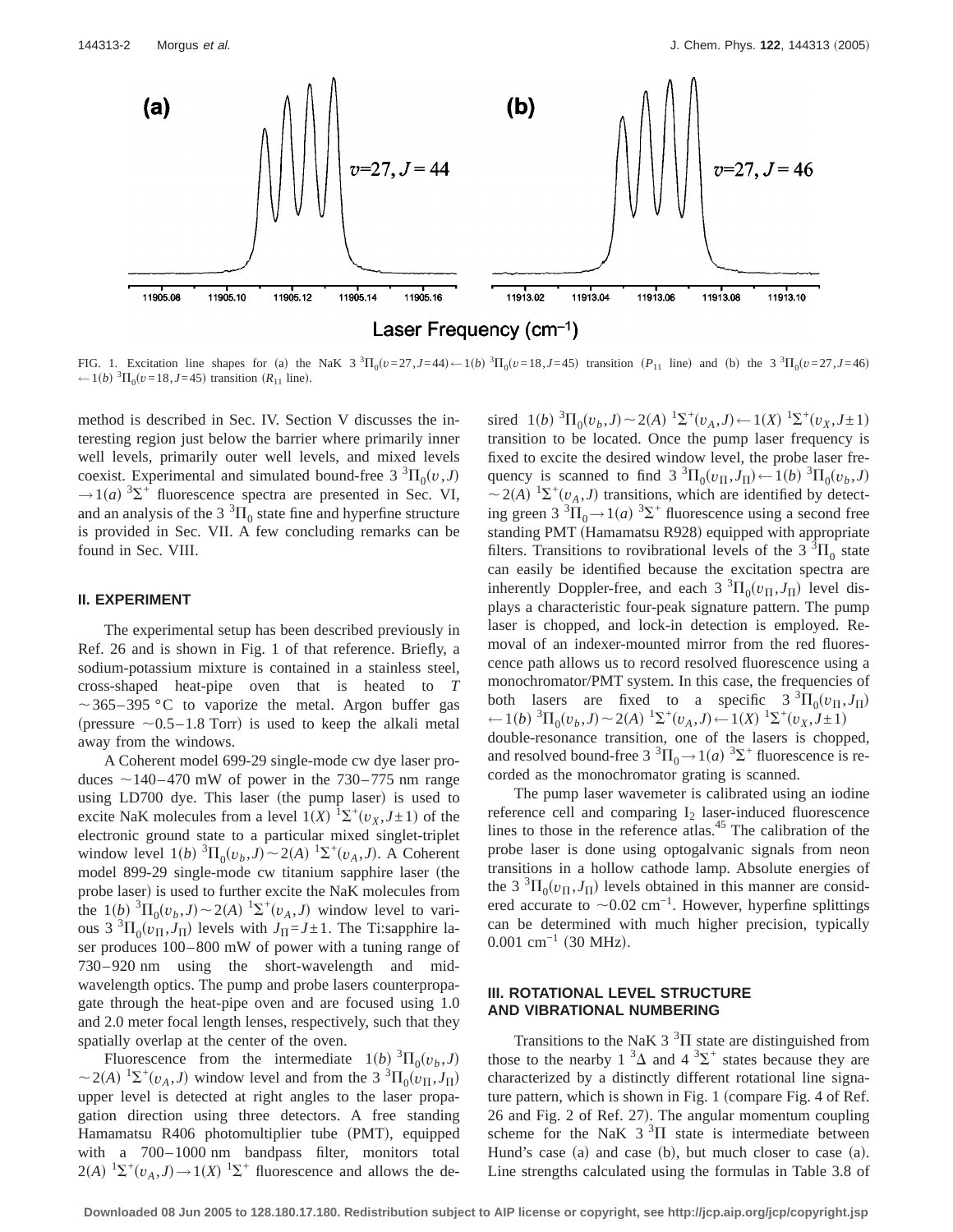Ref. 46 indicate that the only  $3 \text{ }^{3}\Pi_{\Omega}(v_{\Pi},J_{\Pi})$  $\leftarrow$  1(*b*) <sup>3</sup> $\Pi_0(v_b, J_b)$  transitions with significant amplitude are  $P_{11}$  and  $R_{11}$  with the possible exceptions of  $P_{21}$  and  $R_{21}$ . However, even these latter transitions should be much weaker than  $P_{11}$  and  $R_{11}$ , and thus we concentrated on finding the two strong transitions from each of the 16 sets of intermediate state window levels<sup>26,43,47,48</sup> to each 3<sup>3</sup> $\Pi$  vibrational level. The window levels used in this work are listed in Table I of the accompanying Electronic Physics Auxiliary Publication Service (EPAPS) deposit.<sup>49</sup>

For the principal isotopomer  $23Na^{39}K$ , we measured the energies of 290  $3^3\Pi_{\Omega=0}$  rotational levels (listed in EPAPS Table II), $49$  which span a range of vibrational states initially labeled  $v_0$  to  $v_0+47$  (where  $v_0$  is the vibrational quantum number of the lowest observed state). The energies of the various rotational levels of each vibrational state were fit to the function  $E(v, J) = T_v + B_v J(J+1) - D_v [J(J+1)]^2$ . Values of  $T_v$ ,  $B_v$ , and  $D_v$  are listed in EPAPS Table III.<sup>49</sup> [Note that for a few vibrational states, energies of only two rotational levels were recorded, and for those cases no values of  $D<sub>v</sub>$  are reported. In addition, for mixed levels in the barrier region and cases where the fitted  $D_v$  value was unphysical, a linear fit was used.

Absolute vibrational numbering was established using isotope shifts. We were able to locate one window level  $\left[1(b)^{3}\Pi_{0}(v=18, J=47) \sim 2(A)^{1}\Sigma^{+}(v=20, J=47)\right]$  of the minor isotopomer  $^{23}Na^{41}K$  which is also listed in Table I of the EPAPS file (natural  $39K$  and  $41K$  abundances are 93.26% and 6.73%, respectively).<sup>50</sup> We then carried out a series of standard Dunham expansion fits to the 86 measured energies of <sup>23</sup>Na<sup>39</sup>K 3<sup>3</sup> $\Pi$ <sub>0</sub> levels that appeared to be located exclusively in the outer well  $(v=v_0$  to  $v_0+7$ ) using different possible assignments of the lowest observed vibrational level  $v_0$ . In these fits, three vibrational and three rotational constants were determined, while the value of  $Y_{02}$  was fixed to  $-\overline{D}_v$ , the weighted average of the individual centrifugal distortion constants determined previously for this set of vibrational states. Energies of <sup>23</sup>Na<sup>41</sup>K 3<sup>3</sup> $\Pi$ <sub>0</sub> rovibrational levels were then calculated using the same Dunham coefficients in the  $formula<sup>51</sup>$ 

$$
E(v,J) = \sum_{i,k} \rho^{i+2k} Y_{i,k} \left(v + \frac{1}{2}\right)^i [J(J+1) - \Omega^2]^k, \tag{1}
$$

where

$$
\rho = \left[ \frac{\mu(^{23}\text{Na}^{39}\text{K})}{\mu(^{23}\text{Na}^{41}\text{K})} \right]^{1/2} \tag{2}
$$

and  $\mu$  is the nuclear reduced mass. Comparison to the measured <sup>23</sup>Na<sup>41</sup>K 3<sup>3</sup> $\Pi_0(v=v_0+6, v_0+7; J=46, 48)$  rovibrational level energies reported in EPAPS Table II (Ref. 49) enabled us to determine conclusively that  $v_0 = 6$  is the correct assignment. Comparison of experimental and simulated  $3 \text{ } ^3\text{H}_0(v_\text{II},J_\text{II}) \rightarrow 1(a) \text{ } ^3\text{S}^+$  bound-free fluorescence and comparison of measured  $3 \text{ }^{3}\Pi_{0}(v_{\Pi}, J \pm 1) \leftarrow 1(b) \text{ }^{3}\Pi_{0}(v_{b}, J)$  excitation line strengths with calculated Franck–Condon factors are also consistent with the assignment  $v_0 = 6$ . According to this numbering scheme, the lowest observed rovibrational levels showing any inner well character correspond to *v*

=14, consistent with the *ab initio* potential curve of Refs. 52 and 53. The outer well Dunham coefficients, corresponding to the assignment  $v_0 = 6$ , are listed in EPAPS Table IV.<sup>49</sup>

#### **IV. IPA POTENTIAL**

The standard Rydberg–Klein–Rees (RKR) method cannot be used to map double minimum potentials, such as the NaK 3 $3\overline{1}$  state. However, the inverted perturbation approximation (IPA) method<sup>44</sup> can be used to construct a potential curve from the observed level energies. IPA is an iterative approach that aims to find a potential  $V(R)$  such that the calculated rovibrational energy levels  $E_{\text{calc}}(v, J)$ , agree with the experimentally measured energies in the least squares sense. The procedure begins with a "reference potential"  $V_0(R)$  whose energies agree roughly with the experimentally determined values. Then, a correction  $\delta V(R)$  is determined such that when the Schrödinger equation is solved by applying first-order perturbation theory to the new potential  $V(R) = V_0(R) + \delta V(R)$ , the calculated eigenvalues match the measured values in the least squares sense.  $V(R)$  then becomes the new reference potential, and the procedure is repeated. At each iteration, the values for  $\delta V(R)$  are varied at a set of *P* equidistant points  $R_1, R_2, \ldots, R_p$ , and intermediate values are determined by cubic spline.

The calculations reported here use a slightly modified version of the publicly available IPA code. $44$  We simplified the input files and incorporated subroutines from the program LEVEL (Ref. 54) to calculate the rovibrational energy levels of the reference potential.

The convergence of the IPA method is greatly improved if the initial reference potential  $V_0(R)$  is reasonably close to the actual potential. We used a modified form of the theoretical NaK  $3 \text{ }^{3}\Pi$  potential of Magnier *et al.*<sup>53</sup>  $V_0(R)$  $= A[U(R) - U(\infty)] + E[Na(3S) + K(3D)] + D_e(X^{-1}\Sigma^+),$  where  $U(R)$  and  $U(\infty)$  are the theoretical potential of Ref. 53 at *R* and at the asymptotic limit, respectively,  $E[Na(3S)]$  $+K(3D)$  = 21 535.35 cm<sup>-1</sup> is the known atomic energy<sup>55</sup> at the dissociation limit (relative to  $E[Na(3S) + K(4S)]$ ),  $D_e(X<sup>1</sup>\Sigma<sup>+</sup>)$ =5173.78 cm<sup>-1</sup> is the ground state dissociation energy from Ref. 56, and *A*=1.0318 is a constant chosen such that the minimum of the outer well agreed with the  $T_e$  $=Y_{00}$  value obtained in the previously described Dunham fit (corresponding to a downward shift of the outer well minimum by  $\sim$ 66.4 cm<sup>-1</sup>). Using this *V*<sub>0</sub>(*R*), the standard deviation of the differences between the measured and calculated rovibrational energies is  $\sim$ 3.95 cm<sup>-1</sup>.

After each iteration, level energies were calculated from the new potential curve  $V(R)$  and compared with the experimental energies. In addition, we plotted each iteration of the IPA potential to ensure that no unphysical "wiggles" had been introduced. Since IPA adjusts the potential at a set of grid points, such oscillations or wiggles become more likely as the density of grid points is increased. In the present case, we started with a relatively coarse grid  $(P=9)$  and slowly increased the number in subsequent iterations, eventually reaching *P*=28.

The IPA method has a tendency to introduce unphysical wiggles, especially in the first few iterations. Since the low-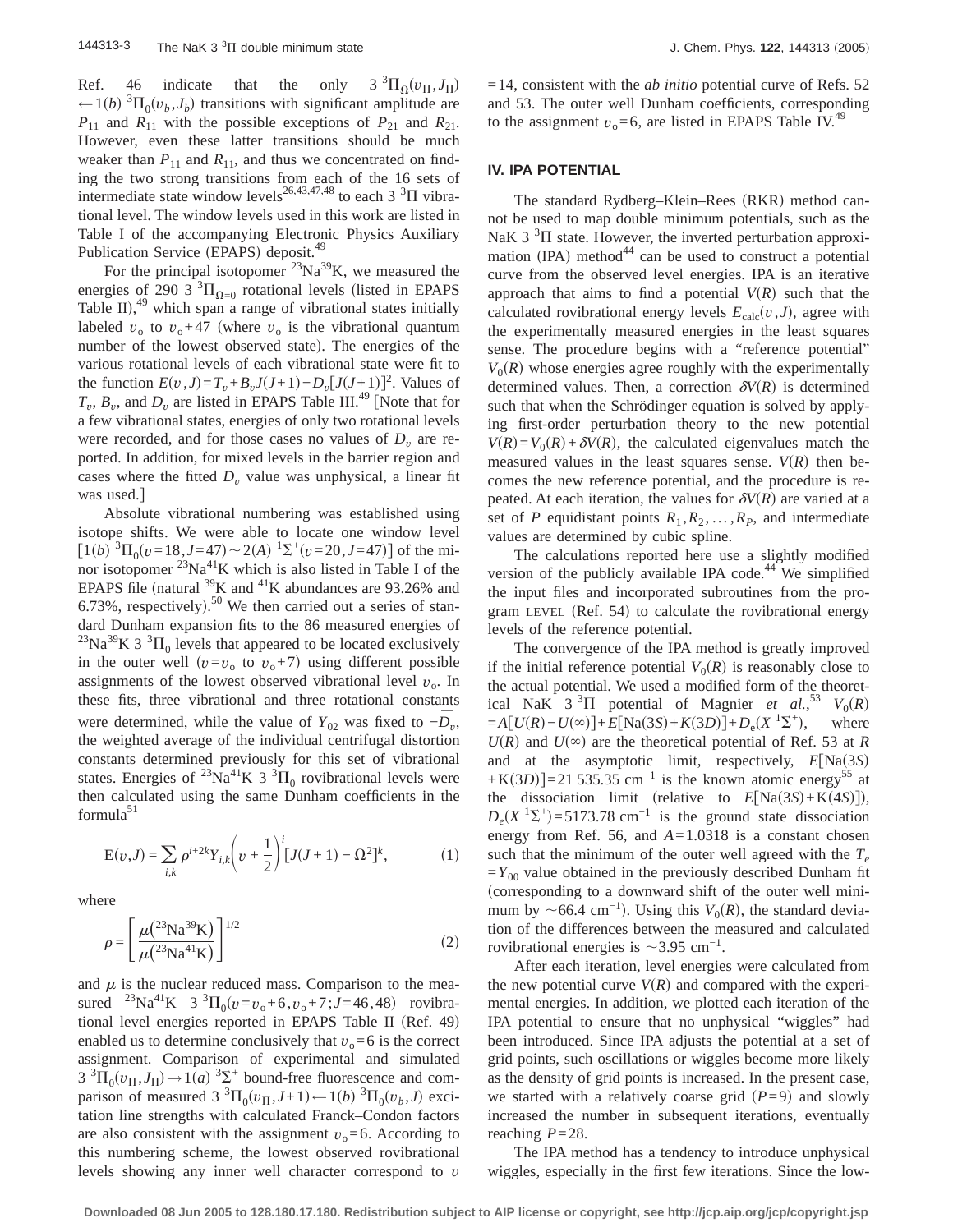

FIG. 2. Comparison of the experimental NaK  $3 \text{ }^{3}\text{H}_0$  potential energy curve determined in this work (solid line) with the theoretical potential of Magnier *et al.* (Refs. 52 and 53) (dashed line).

est experimental energies correspond to  $v_0 = 6$ , there is insufficient information to map the region of the potential near the bottom of the outer well. Thus, the program could introduce wiggles into the lower portion of the outer well, while still reproducing the experimental energies with good accuracy. To eliminate this problem and prevent such unphysical results, we used the outer well Dunham coefficients fitted to the experimental  $v=6-13$  data points to extrapolate the  $E(v, J)$  values for  $v=0-5$ , and these extrapolated energies were added to the database and used in the IPA iterations.

The publicly available IPA code<sup>44</sup> also allows the user to freeze the potential at some of the grid points while varying it at others. In the early stages of the iteration process, we allowed all points to vary. However, in later iterations, we often fixed either the lower part of the outer well or the long-range outer wall of the potential in order to improve the agreement between the experimental and calculated energies. In the end, 549 experimentally measured  $3 \space ^3\Pi_0(v,J)$  $\leftarrow$ 1(*b*) <sup>3</sup> $\Pi$ <sub>0</sub> ~ 2(*A*) <sup>1</sup> $\Sigma$ <sup>+</sup> transition energies, representing 264  $3 \text{ }^{3}\Pi_{0}$  rovibrational levels with *v* ranging from 6 to 53, were used in the fit. Seventy of the original 619 transition energies [representing 26 of the 3<sup>3</sup> $\Pi_0(v, J)$  rovibrational levels all with  $v \ge 32$  were omitted from the analysis because they appeared to be strongly perturbed by nearby levels of the  $4 \text{ }^{3}$ II state. A total of 25 iterations was carried out to produce the final IPA potential, which is given in Table V of the EPAPS file. $49$  We believe this IPA potential energy curve represents the best compromise between accurately reproducing the measured level energies and maintaining a reasonably smooth curve. The standard deviation of the energies calculated using the final IPA potential and the experimental energies is 0.24 cm−1. Figure 2 shows a comparison of the IPA potential obtained in this work and the theoretical potential of Magnier *et al.*<sup>53</sup> The *R* values of the experimental IPA potential inner and outer well minima and barrier maximum agree with those of the theoretical potential to within  $\sim$ 0.10 Å, and the corresponding energies of these extrema are between 35 and 75 cm−1 lower for the IPA curve than for the theoretical potential. This excellent agreement provides further evidence of the high quality of these theoretical potentials.

It should be noted that levels of the  $3<sup>3</sup>\Pi$  state are affected by nonadiabatic coupling with the  $4~^3\Pi$  state. However,  $3 \text{ }^{3}$  $\Pi$  rovibrational levels lying below the minimum of the 4  $3\Pi$  state and higher energy rovibrational levels that are more than 10 or 20 cm<sup>-1</sup> from the nearest 4  $\rm{^{3}H}$  level with the same *J* are not strongly affected and are typically shifted down by  $\sim$ 1 cm<sup>-1</sup> or less.<sup>57</sup> The IPA method accommodates these small shifts by slight adjustment of the potential, such that the present IPA potential, without nonadiabatic corrections, reproduces these energies to the stated  $0.24 \text{ cm}^{-1}$  accuracy. However,  $3 \text{ }^{3}\Pi$  levels lying near  $4 \text{ }^{3}\Pi$  levels of the same  $J$  [those marked with an asterisk in EPAPS Table II  $(Ref. 49)$ ] are more strongly affected by nonadiabatic coupling and these levels were excluded from the IPA fit. A complete analysis of the  $4 \times 3\Pi$  and  $3 \times 3\Pi$  states, including nonadiabatic coupling effects, is in progress and will be presented in a future publication.<sup>57</sup>

# **V. INNER AND OUTER WELL LEVELS**

The major characteristic of the  $3<sup>3</sup>$ II state potential curve is its double minimum structure, which results from an avoided curve crossing with the nearby  $4 \, \mathrm{^{3} \Pi}$  state. Ab initio calculations<sup>57</sup> show that the adiabatic  $3^{3}$   $\Pi$  double minimum state results primarily from the interaction of three diabatic states, of which two are approximately parallel to the  $N a K<sup>+</sup>$ ground state, while the third is nearly parallel to the first excited state of NaK<sup>+</sup>. The inner well of the adiabatic potential is dominated by one diabatic state dissociating to the  $Na(3S) + K(5P)$  atomic limit, which has the character of an ion-core ground state. The electronic wave function associated with the outer well has contributions from two diabatic states, one with the character of an ion-core ground state dissociating to the  $Na(3S) + K(3D)$  limit and one with the character of an ion-core excited state dissociating to the  $Na(3P) + K(4S)$  atomic limit. Hence we expect the vibrational, rotational, fine, and hyperfine splittings to differ in different regions of the double minimum potential.

Figure 3 shows a plot of the rotational constant  $B<sub>v</sub>$  versus  $v$ , demonstrating that the 3<sup>3</sup> $\Pi$  state can be divided into three distinct regions: those vibrational levels located exclusively in the outer well  $(0 \le v \le 13)$ , those in the barrier region where the wave function has some amplitude in both the inner and the outer wells  $(14 \le v \le 21)$ , and those above the barrier ( $v \ge 22$ ). Since the rotational constant  $B_v$  is proportional to the average of  $R^{-2}$  for a given vibrational level, significantly different values of  $B<sub>v</sub>$  are expected for rovibrational levels located in the inner well compared to those located in the outer well, and this is reflected in the bifurcation of the  $B_v$  versus *v* plot in the region  $14 \le v \le 21$ .

Figure 4 shows measured rovibrational energies  $E(v, J)$ in the barrier region plotted versus  $J(J+1)$ . The vibrational quantum number is associated with the number of nodes in the radial wave function. As a result, the level  $v=14$  has inner well character at low  $J(\leq 27)$  and outer well character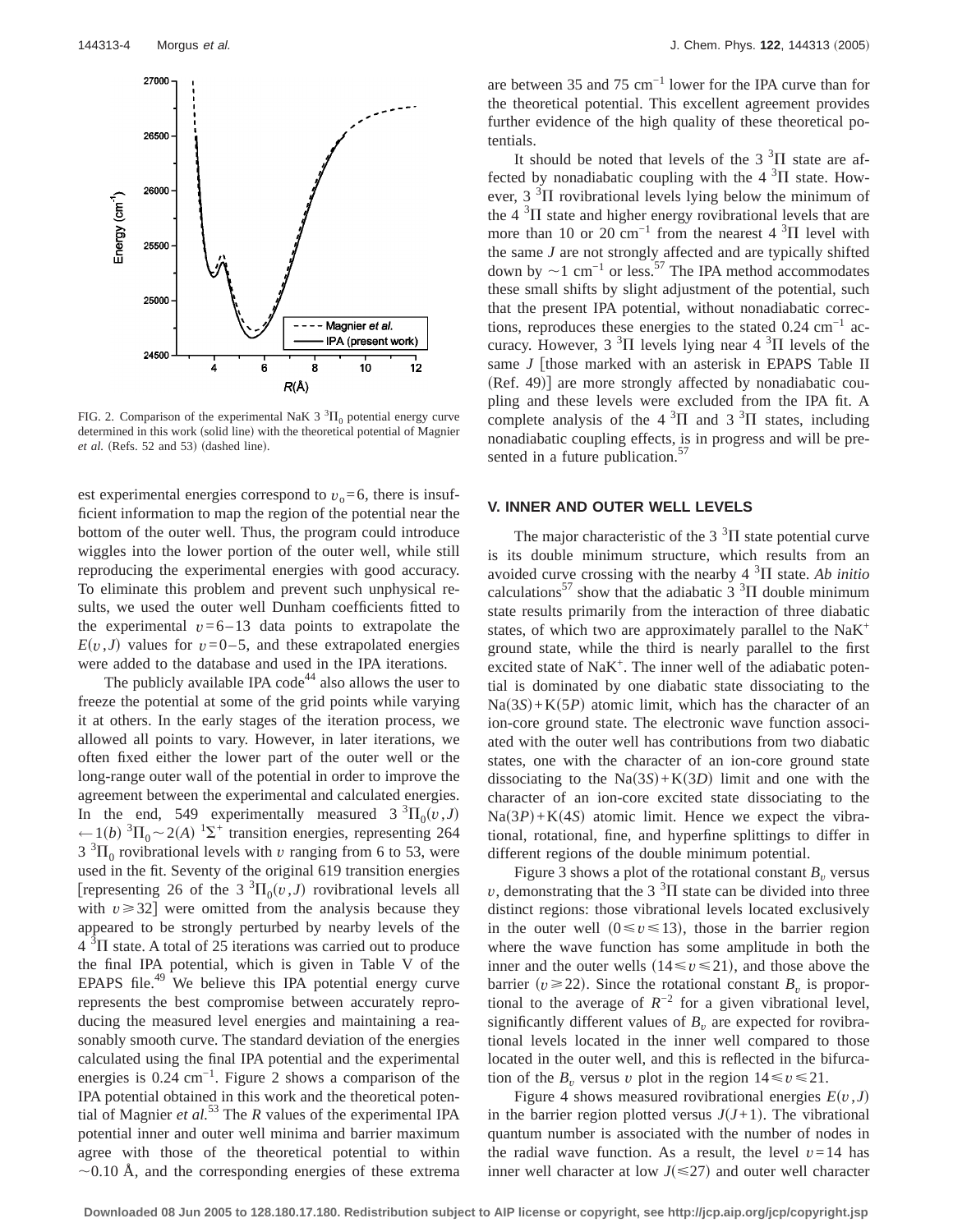

FIG. 3. Experimental NaK 3  ${}^{3}\Pi_{0}$  state rotational constants  $B_v$  obtained in this work (squares) compared to those calculated from the theoretical potential of Magnier *et al.* (Refs. 52 and 53) (diamonds).

at high *J*. Similarly, *v*=15 has outer well character for *J*  $\leq$ 27, inner well character for 27 $<$ J $<$ 43, and outer well character for  $J \geq 43$ . Figure 5 shows radial wave functions, calculated using the program LEVEL,<sup>54</sup> for some rovibrational levels superimposed on plots of the  $3 \text{ }^{3}\text{H}_{0}$  IPA electronic potential for the appropriate *J* [i.e.,  $V(J) = V(J=0) + \hbar^2 J(J$  $+1/2\mu R^2$ . It can be seen that for the nearly degenerate *v*  $=$  14 and 15,  $J=27$  levels (see Fig. 4), the radial wave functions have large amplitudes in both inner and outer well regions. However, for levels more removed from the crossing in Fig. 4 (i.e.,  $J=16$  and  $J=39$ ), the wave functions are much more localized in either the inner or the outer well region.

Inner and outer well rovibrational levels are readily identified by their hyperfine structure, because inner well rovibrational levels display larger hyperfine splittings than outer well levels (see Fig. 6). Since the Fermi contact interaction



FIG. 4.  $E(v, J)$  vs  $J(J+1)$  for NaK 3<sup>3</sup> $\Pi_0$  rovibrational levels in the range  $14 \le v \le 19$ . Each symbol denotes those rovibrational levels with a specific number of nodes  $(14–19)$  in the radial wave function. The solid lines represent series of levels where the amplitude of the vibrational wave function is located mostly in the inner well. Similarly, the dotted lines denote those rovibrational levels for which the wave function amplitude is located mostly in the outer well.

 $b_F I \cdot S$  is the dominant contribution to the hyperfine structure of all electronic states of the alkali diatomic molecules,<sup>42,58–60</sup> we expect the coupling constant  $b_F$  to be larger for inner well than for outer well rovibrational levels. A complete theoretical model explaining these results in terms of diabatic potentials is underway and will be presented in Ref. 57. In cases where levels with the same *J* are nearly degenerate (i.e.,  $v=14$  and 15,  $J=27$ —see Fig. 4), the radial wave functions have large amplitudes in both inner and outer well regions, and the observed hyperfine splittings are intermediate between those of the pure inner and pure outer well levels. The changes of the splittings near the crossings shown in Fig. 4 are related to the coupling of inner and outer well levels, which in turn is related to the barrier tunneling probability. We believe that the dependence of these hyperfine splittings on *J* is a sensitive indicator of the 3  ${}^{3}$  $\Pi_{0}$  barrier height, and our analysis of this effect will be presented in a later publication.

#### **VI. BOUND-FREE SPECTRA**

Resolved bound-free  $3^{3}\Pi_{0}(v, J) \rightarrow 1(a)^{3}\Sigma^{+}$  fluorescence spectra were recorded for various rovibrational levels in the outer well and above the barrier (see Fig. 7). To obtain these spectra, both the pump and probe laser frequencies were fixed to populate a particular upper state level  $3 \text{ }^{3}\Pi_{0}(v, J)$  and the monochromator was scanned in frequency. The  $3 \text{ }^{3}\Pi_{0} - 1(a) \text{ }^{3}\Sigma^{+}$  difference potential is not a monotonic function of *R*, so an observed bound-free spectrum does not reflect the number of nodes in the bound state radial wave function (cf. Fig. 4 of Ref. 27). Instead, the  $3 \text{ }^{3}\Pi_{0}(v, J) \rightarrow 1(a) \text{ }^{3}\Sigma^{+}$  bound-free spectra display interference structure.<sup>61</sup> Nevertheless, quantum mechanical simulations of these spectra calculated using the program BCONT (Ref. 62) with the 3<sup>3</sup> $\Pi$ <sub>0</sub> IPA potential determined in this work, the composite experimental  $1(a)$ <sup>3</sup> $\Sigma$ <sup>+</sup> potential of Refs. 63 and 64, and the theoretical 3<sup>3</sup> $\Pi_0 \rightarrow 1$  *(a)* <sup>3</sup> $\Sigma^+$  transition dipole moment of Ref. 53 [see Figs. 7(b) and 7(d)] reproduce the bound-free parts of the spectra reasonably well. (Note that the short wavelength end of the 3<sup>3</sup> $\Pi_0 \rightarrow 1$  *(a)*<sup>3</sup> $\Sigma^+$  fluorescence band consists of transitions into bound levels of the lower state that are not simulated by the BCONT program.) Unfortunately, weak Franck–Condon factors for pumping to  $3 \text{ }^{3}\Pi_{0}$  inner well levels from the 1(*b*)  $^{3}\Pi_{0}$  state, coupled with

**Downloaded 08 Jun 2005 to 128.180.17.180. Redistribution subject to AIP license or copyright, see http://jcp.aip.org/jcp/copyright.jsp**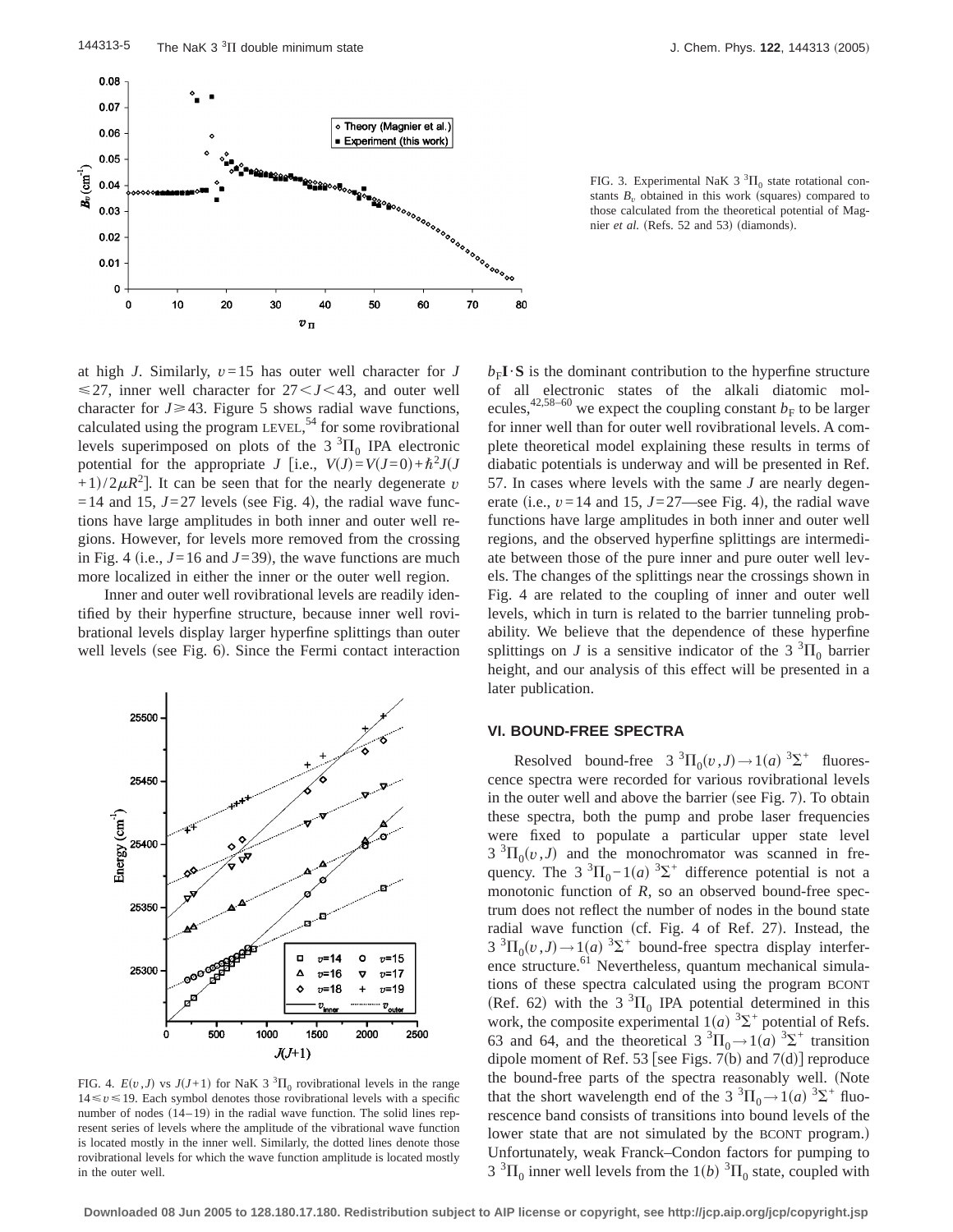

FIG. 5. Vibrational (radial) wave functions for some rovibrational levels depicted in Fig. 4. Each wave function is superimposed on the corresponding plot of the 3<sup>3</sup>H<sub>0</sub> electronic potential curve. (a)  $v=14$ ,  $J=16$ , (b)  $v=14$ ,  $J=27$ , (c)  $v=14$ ,  $J=39$ , (d)  $v=15$ ,  $J=16$ , (e)  $v=15$ ,  $J=27$ , (f)  $v=15$ ,  $J=39$ .

the small  $3 \text{ }^{3}\Pi_{0} \rightarrow 1(a) \text{ }^{3}\Sigma^{+}$  transition dipole moment at small *R*, reduce the bound-free fluorescence intensity from inner well levels to less than our detection threshold. Mixed inner/outer well levels, such as *v*=14, 15, *J*=27, exhibit bound-free spectra consistent with their outer well amplitude.

# **VII. HYPERFINE STRUCTURE AND SPIN–ORBIT INTERACTION**

The Fermi contact interaction has been found to dominate the hyperfine structure of all alkali molecules.<sup>42,58-60</sup> For NaK, it has also been found that the contribution from the sodium nucleus  $(I=3/2)$  is much more important than that from the potassium nucleus because the magnetic moment of the sodium nucleus is significantly larger than that of potassium and because the electron spin density at the sodium nucleus is also larger.26,27,43 Under these conditions, Burns *et*  $aL^{43}$  demonstrated that rovibrational levels of a  ${}^{3}H_{\Omega=0}$  state split into four hyperfine levels  $(F=J-\frac{3}{2}, J-\frac{1}{2}, J+\frac{1}{2},$  and

 $J+\frac{3}{2}$ ), and if the <sup>3</sup> $\Pi$  state follows a coupling scheme intermediate between Hund's case (a) and Hund's case (b), then the average hyperfine splitting of adjacent *F* levels of the  $\Omega$ =0 component  $\Delta E_{\text{hfs}}^0$  is well represented by

$$
\Delta E_{\text{hfs}}^0 = b_{\text{F}} \frac{\chi}{\sqrt{1 + \chi^2}},\tag{3}
$$

where  $\chi$  is a dimensionless parameter that determines where the coupling scheme lies on the continuum between Hund's case (a) and Hund's case (b):

$$
\chi = \frac{2B_v \left( J + \frac{1}{2} \right)}{\Lambda A_v}.
$$
\n(4)

Here  $B_v$  and  $A_v$  are the rotational constant and spin–orbit constant, respectively, and  $\Lambda = 1$  for a  $\Pi$  state. Equation (3) is an approximation to the results of the more accurate full matrix diagonalization method outlined in Ref. 27. The va-

**Downloaded 08 Jun 2005 to 128.180.17.180. Redistribution subject to AIP license or copyright, see http://jcp.aip.org/jcp/copyright.jsp**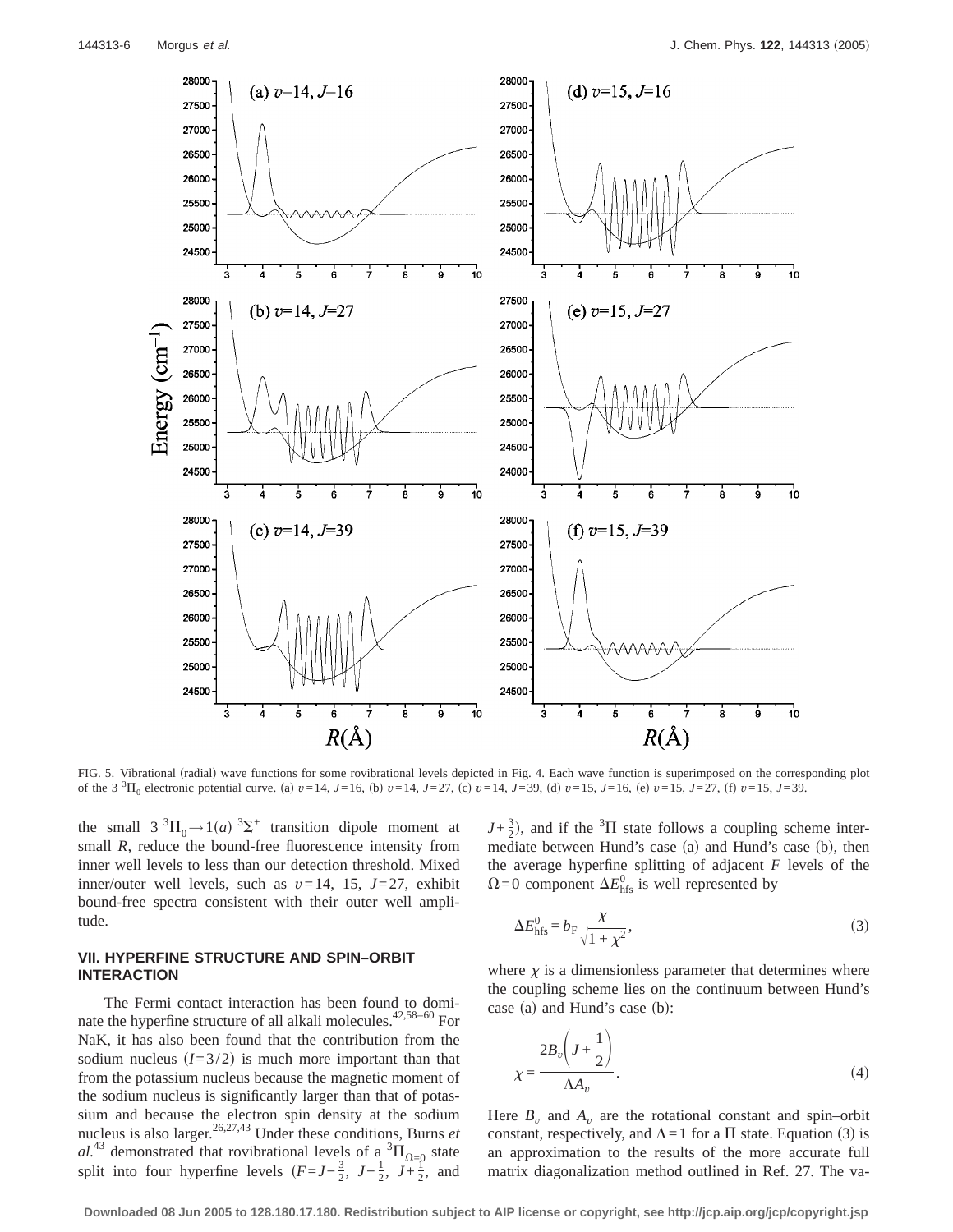

lidity of the approximation requires that the hyperfine splitting be small compared to the fine structure and rotational splittings.

Equation  $(3)$  can be put into the convenient form

$$
\frac{1}{(\Delta E_{\text{hfs}}^0)^2} = \frac{1}{(b_{\text{F}})^2} \left( 1 + \frac{1}{\chi^2} \right) = \frac{1}{(b_{\text{F}})^2} + \left( \frac{\Delta A_v}{2B_v b_{\text{F}} \left( J + \frac{1}{2} \right)} \right)^2,
$$
\n(5)

which shows that a plot of  $(\Delta E_{\text{hfs}}^0)^{-2}$  versus  $(J + \frac{1}{2})^{-2}$  for the measured rotational levels of a given vibrational state should, under appropriate conditions, yield a straight line whose intercept is  $(b_F)^{-2}$  and whose slope to intercept ratio is  $(\Lambda A_v / 2B_v)^2$ . If the rotational constant  $B_v$  is known, the spin– orbit interaction constant  $A<sub>v</sub>$  can be determined, even if data from only one fine structure component  $(\Omega=0)$  are available. We carried out an analysis of this type using our NaK 3  ${}^{3}$  $\Pi_{0}$ data. Unfortunately, small uncertainties in the measured hyperfine splittings (due to small perturbations as well as limited experimental resolution) result in relatively large uncertainties in the fitted values of  $b_F$  and  $A_v$ .

Conversely, if the values of both  $B<sub>v</sub>$  and  $A<sub>v</sub>$  are known, the Fermi contact constant can be determined directly from the measured hyperfine splittings of a single rovibrational level using Eq.  $(3)$  or the full matrix diagonalization method. For a  ${}^{3}$ II state intermediate between Hund's case (a) and case (b), Kovács<sup>46</sup> has shown that the splitting  $\Delta E$  between the  $\Omega$ =2 and  $\Omega$ =0 fine structure components of a particular rovibrational level  $(v, J)$  is given approximately by the expression

$$
\Delta E = E(v, J, \Omega = 2) - E(v, J, \Omega = 0)
$$
  

$$
\approx 2B_v[y_1 + 4J(J+1)]^{1/2}
$$
 (6)

with

$$
y_1 = \Lambda^2 \frac{A_v}{B_v} \left( \frac{A_v}{B_v} - 4 \right) + \frac{4}{3}.
$$
 (7)

Thus  $A_v$  can be obtained directly from this splitting:

FIG. 6. 3  ${}^{3}\Pi_{0}$  hyperfine splittings for rovibrational levels near the crossing of the lowest dotted and solid lines in Fig. 4. Traces  $(a)$ – $(h)$  show hyperfine splittings for nominally "inner well" rovibrational levels  $\int$ (a)  $v=14$ , *J*=16, (b)  $v=14$ ,  $J=23$ , (c)  $v=14$ ,  $J=24$ , (d)  $v=14$ ,  $J=25$ , (e)  $v=14$ ,  $J=26$ , (f) *v*  $=14$ ,  $J=27$ , (g)  $v=15$ ,  $J=28$ , and (h)  $v=15$ ,  $J=39$ ]. Traces (i)–(p) show the hyperfine splittings for nominally outer well rovibrational levels  $\int$ (i) *v*  $=15$ ,  $J=16$ , (j)  $v=15$ ,  $J=23$ , (k)  $v=15$  $=15$ ,  $J=24$ , (1)  $v=15$ ,  $J=25$ , (m)  $v$  $=15$ ,  $J=26$ , (n)  $v=15$ ,  $J=27$ , (o)  $v=15$  $=14$ ,  $J=28$ , and (p)  $v=14$ ,  $J=39$ ].

$$
A_v = \frac{\Delta E}{2\Lambda} \left\{ 1 - \frac{16B_v^2}{\Delta E^2} \left[ J(J+1) + \frac{1}{3} - \Lambda^2 \right] \right\}^{1/2} + 2B_v. \tag{8}
$$

We note that in the near case (a) limit  $(A_n \ge B_n J)$  Eq. (6) yields  $\Delta E \approx 2\Lambda A_v$ , with a correction term that grows with  $J(J+1)$ . Therefore a value for  $A<sub>v</sub>$  can be obtained by extrapolating a plot of  $\Delta E$  versus  $J(J+1)$  to  $J=0$ . Ross *et al.*<sup>65</sup> used an analysis of this type to determine the spin–orbit interaction constants of the NaK  $1(b)$  <sup>3</sup> $\Pi$  state from the  $\Omega$ =2 and  $\Omega$ =1 level splittings. We have checked that the approximate formula Eq.  $(6)$  agrees with full matrix diagonalization results to better than 0.1% for values of  $A_n$ ,  $B_n$ , and *J* relevant to the present study of the NaK  $3\text{ }^{3}\Pi$  state.

In the present work, we have been able to identify two  $\Omega = 2$  window levels:  $P_1(b)$ <sup>3</sup> $\Pi_2(v_b=20, J=32)$  $\sim$  2(*A*)  $\frac{1}{2}$ <sup>+</sup>(*v<sub>A</sub>*=23,*J*=32) and 1(*b*)<sup>3</sup>  $1(b)$ <sup>3</sup> $\Pi_2(v_b=17, J=45)$  $\sim$  2(A)  ${}^{1}\Sigma^{+}(v_{A} = 19, J = 45)$ —see EPAPS Table I.<sup>49</sup> Using these, we have observed 3  ${}^{3}\Pi_{2}(v, J=31, 33, 44, 46)$  levels for a number of different *v*'s. The  $3 \pi \cdot \cdot J = 44,46$  levels were also observed, thus allowing direct determination of  $\Delta E$ for those *J* values, and hence of  $A_v$  using Eq. (8). The  $3 \text{ }^{3}\Pi_{0}(v, J=31, 33)$  level energies were not experimentally accessible to us with our current set of  $1(b)$  <sup>3</sup> $\Pi_0(v_b, J)$  $\sim$  2(A) <sup>1</sup> $\Sigma$ <sup>+</sup>( $v_A$ ,*J*) window levels, and so we determined these energies (with somewhat less accuracy) from the fitted  $T_v$ ,  $B_v$ , and whenever possible  $D_v$  constants. For a given *v*, the best value for  $A_v$  was determined from the weighted mean of the individual values obtained from the  $3^{3}\Pi_{2}$ lines.<sup>66</sup> The uncertainties in the individual  $A_v$  values are dominated by the uncertainty in  $\Delta E$ , which is 0.02 cm<sup>-1</sup> for the  $J=44$  and 46 data and slightly more for the  $J=31$  and 33 data.

The weighted mean  $A_v$  values were then used, together with the  $B_v$  values from EPAPS Table III, to determine  $b_F$ values for all 3  ${}^{3}\Pi_{\Omega=0}$  rotational levels of a given *v*, using either Eq.  $(3)$  or the more accurate matrix diagonalization method. Values from Eq.  $(3)$  were found to be systematically too high by typically a few percent, and so we report weighted mean  $b_F$  values obtained from matrix diagonalization. The statistical uncertainty in individual  $b_F$  values is dominated by the 0.0003 cm−1 uncertainty in the average

**Downloaded 08 Jun 2005 to 128.180.17.180. Redistribution subject to AIP license or copyright, see http://jcp.aip.org/jcp/copyright.jsp**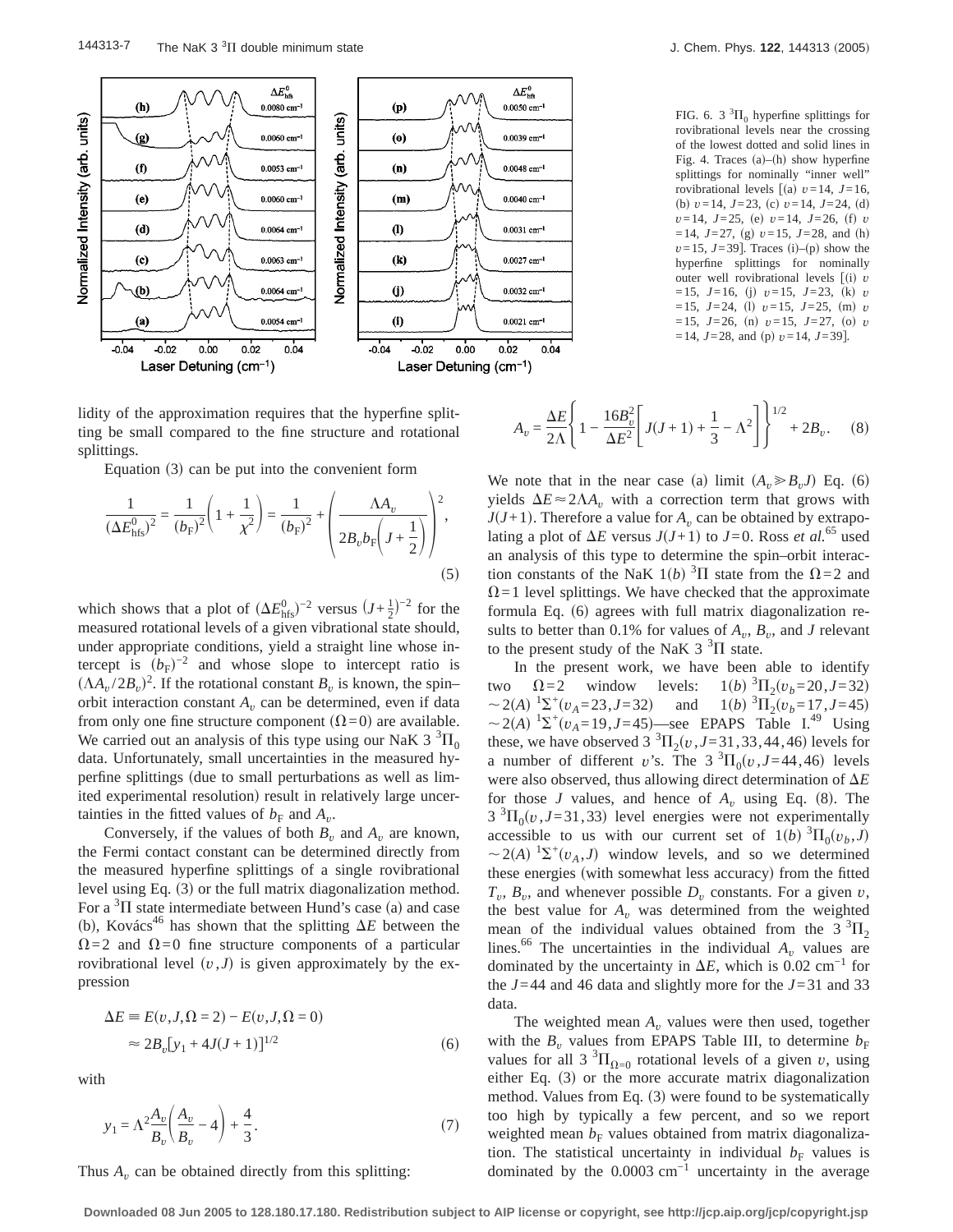

FIG. 7. (a)  $3^{3}\Pi_{0} \rightarrow 1$  (a)  $^{3}\Sigma^{+}$  bound-free spectrum associated with a 3  $^{3}\Pi_{0}$  pure outer well rovibrational level ( $v=10$ ,  $J=27$ ). (b) Simulated 3  $^{3}\Pi_{0}(v=10, J=2)$  $=27$ ) $\rightarrow$  1(a)  ${}^{3}\Sigma^{+}$  spectrum calculated using the program BCONT (Ref. 62) with the NaK 3  ${}^{3}\Pi_{0}$  IPA potential curve determined in this work, the 1(a)  ${}^{3}\Sigma^{+}$ potential from Refs. 63 and 64, and the theoretical  $3 \text{ }^{3}\Pi_{0} \rightarrow 1(a) \text{ }^{3}\Sigma^{+}$  transition dipole moment of Ref. 53. Note: The first two peaks in the experimental bound-free spectrum located at 501.0 and 502.5 nm correspond to 3  ${}^{3}H_{0}(v=10, J=27) \rightarrow 1(a) {}^{3}S^{+}$  bound-bound transitions that are not evaluated in the simulated spectrum. (c)  $3 \text{ }^3\Pi_0 \rightarrow 1$  (a)  $^3\Sigma^+$  spectrum associated with a  $3 \text{ }^3\Pi_0$  level located above the barrier  $(v=40, J=44)$ . (d) Simulated  $3 \text{ }^3\Pi_0 (v=40, J=44)$  $=44$ )  $\rightarrow$  1(*a*) <sup>3</sup> $\Sigma$ <sup>+</sup> bound-free spectrum.

hyperfine splittings, but also depends to a lesser extent on the uncertainties in  $A_v$  and  $B_v$ . The  $A_v$  and  $b_F$  values obtained in this manner are plotted in Fig.  $\theta$  as a function of  $\nu$  along with their respective uncertainties, and they are listed in EPAPS Table III.<sup>49</sup> In cases where  $\Omega$ =2 data were not available, fits of the  $\Omega$ =0 data were carried out using Eq. (5) or the matrix equivalent. However the uncertainties are sufficiently large that these results are not given here but will be reported at a later date in Ref. 67.

The most interesting result is that  $b_F$  and  $A_v$  values are different for different regions of the  $3<sup>3</sup>$ II double minimum potential. Predominantly inner well levels have larger  $b<sub>F</sub>$  values and smaller  $A_v$  values than predominantly outer well levels. For levels located above the barrier,  $b_F$  gradually increases and  $A_v$  decreases as a function of *v*. For *v* in the range 35–51,  $b_F$  is close to the value 0.01 cm<sup>-1</sup>, which is similar to that found for other electronic states of NaK with ground state ion-core character.<sup>26,27,39–43</sup> Asymptotically, we expect  $b_F$  to approach 443 MHz=0.0148 cm<sup>-1</sup>, which is half the value for atomic sodium in the ground state. A discussion of the variation of  $b_F$  with  $v$  in terms of diabatic states will be presented in Ref. 57.

Our expectation is that, for large  $v$ ,  $A<sub>v</sub>$  should asymptotically approach the value associated with the fine structure splitting of the potassium atom in the atomic dissociation limit  $K(3D)$ +Na $(3S)$ . Using standard formulas to evaluate *A* **L**·**S** for the levels with **J**=**L**+**S**, it is easily shown that

$$
\Delta E = E_{5/2} - E_{3/2} = \frac{5}{2}A. \tag{9}
$$

Since the experimental value of  $\Delta E$  is  $-2.33$  cm<sup>-1</sup> (the levels are inverted),<sup>55</sup> we expect the limiting value of  $A_v$  to be about  $-1$  cm<sup>-1</sup>. Figure 8 shows that  $A<sub>v</sub>$  is decreasing as *v* increases, so it is plausible that  $A<sub>v</sub>$  could pass through zero and approach  $-1$  cm<sup>-1</sup>.

### **VIII. CONCLUSIONS**

Using the perturbation-facilitated optical-optical doubleresonance method, we have measured the energies of 290 rovibrational levels spanning 85% of the well depth of the NaK 3 ${}^{3}$  $\Pi_{0}$  electronic potential. We identified one window level of the minor isotopomer  $23\text{Na}^{41}\text{K}$ , which allowed us to calculate isotope shifts of the  $3^{3}\Pi_{0}$  level energies and thereby establish the absolute vibrational numbering for this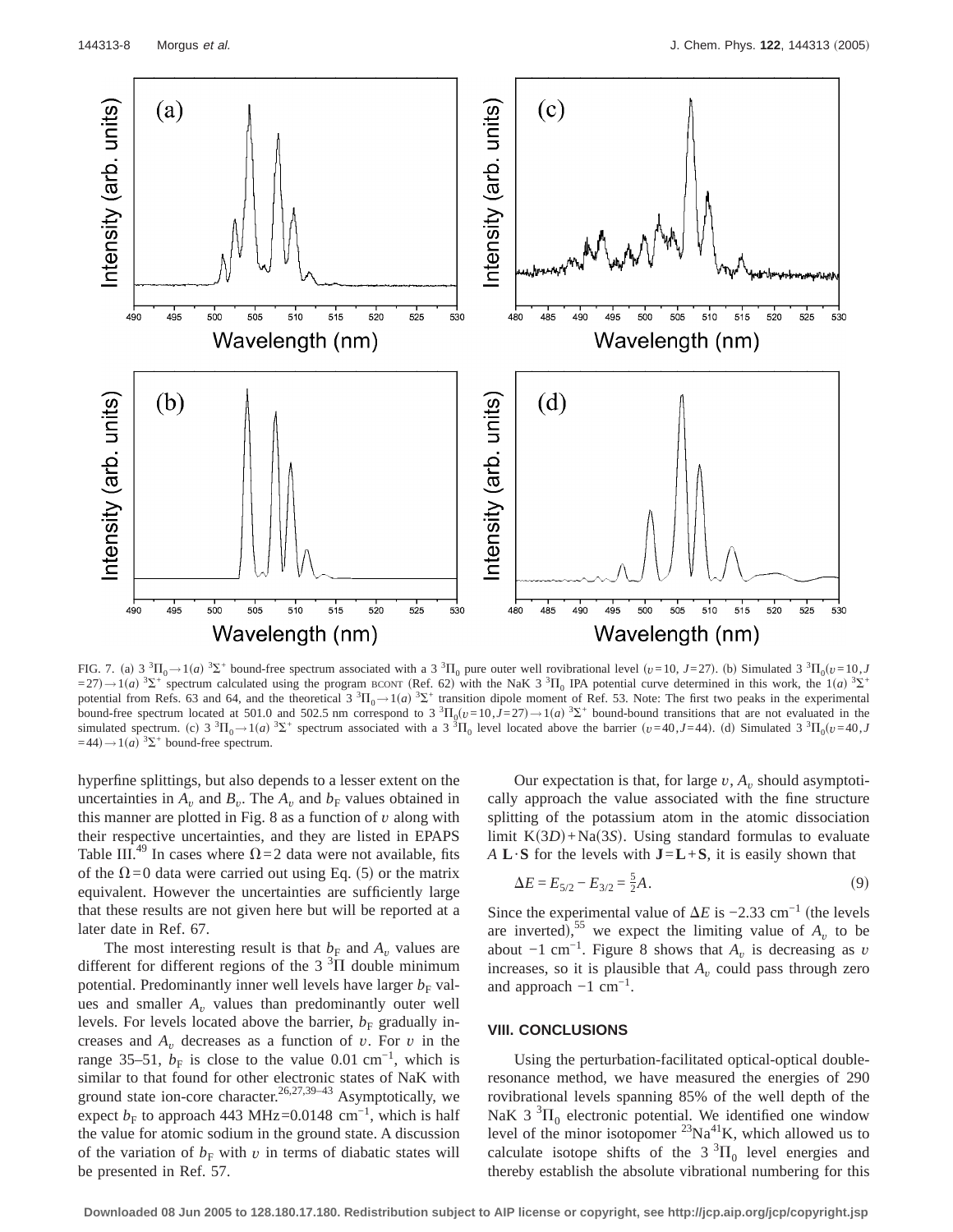

FIG. 8. (a) NaK 3<sup>3</sup>II spin–orbit interaction constant  $A_v$  as a function of vibrational quantum number *v*. The values were determined from the splittings between the  $\Omega$  = 0 and  $\Omega$  = 2 fine structure components of a given 3  $^3\Pi$ rovibrational level [Eq.  $(8)$ ]. Note that inner and outer well vibrational assignments were chosen to correspond to that at low  $J$  [i.e., the  $A<sub>v</sub>$  value plotted for  $v=14$  corresponds to an average over the lowest inner well state (actually comprising levels belonging to  $v=14$ , 15, and 16 in the global numbering scheme) while the value plotted at  $v=15$  corresponds to an average over the lowest outer well state in this overlap region—see Fig. 4].  $(b)$ Fermi contact constant  $b_F$  for the NaK 3<sup>3</sup> $\Pi_0$  state as a function of vibrational quantum number.

state. The inverted perturbation approximation (IPA) method was used to construct a potential curve from the experimental data, which reproduces the experimental energies used in the fit with a rms deviation of  $\sim$ 0.24 cm<sup>-1</sup>. Our results are in good agreement with the theoretical potential of Magnier *et al.*52,53

The double minimum nature of the 3  $\mathrm{^{3}}\Pi$  electronic state, which is caused by an avoided curve crossing between the  $3 \text{ }^{3}\Pi$  and nearby  $4 \text{ }^{3}\Pi$  electronic states, leads to many interesting physical phenomena. The vibrational spacing  $\Delta G_v$ , rotational constant  $B_v$ , hyperfine splittings  $\Delta E_{\text{hfs}}^0$ , spin–orbit constant  $A_v$ , and Fermi contact constant  $b_F$  all vary as a function of vibrational quantum number and all exhibit different values and dependencies in different regions of the potential. Due to avoided curve crossings, the  $3<sup>3</sup>\Pi$  state has significant contributions from three different diabatic states, which are responsible for the variations in the abovementioned quantities. Two of these three diabatic states also contribute to the  $4 \times 3\Pi$  electronic state, which is a *V*-shaped potential. Experimental and theoretical work on this latter state is underway and demonstrates that low-lying levels of the  $4 \text{ }^{3}\Pi$  state are strongly perturbed by nonadiabatic coupling with nearby levels of the 3  $\rm{^{3}}\Pi$  state.<sup>57</sup>

#### **ACKNOWLEDGMENTS**

This work was supported by the National Science Foundation Grant No. PHY-0244767. L.M. is supported by a NSF graduate fellowship. U.O. was supported by the NSF REU site grant in the Department of Physics at Lehigh University and the Lehigh Center for Optical Technologies.

- Li Li, T. An, T.-J. Whang, A. M. Lyyra, W. C. Stwalley, R. W. Field, and R. A. Bernheim, J. Chem. Phys. 96, 3342 (1992).
- D. S. Chen, L. Li, X. T. Wang, Li Li, Q. Hui, H. Ma, L. Q. Li, X. Y. Xu, and D. Y. Chun, J. Mol. Spectrosc. **161**, 7 (1993).
- A. Yiannopoulou, B. Ji, Li Li, M. Li, K. Urbanski, A. M. Lyyra, W. C. Stwalley, and G.-H. Jeung, J. Chem. Phys. **101**, 3581 (1994).
- <sup>5</sup>A. Yiannopoulou, K. Urbanski, A. M. Lyyra, Li Li, B. Ji, J. T. Bahns, and W. C. Stwalley, J. Chem. Phys. **102**, 3024 (1995).
- Li Li, A. Yiannopoulou, K. Urbanski, A. M. Lyyra, B. Ji, W. C. Stwalley, and T. An, J. Chem. Phys. **105**, 6192 (1996); **106**, 8626(E) (1997).
- <sup>7</sup>C. Linton, F. Martin, A. J. Ross, I. Russier, P. Crozet, A. Yiannopoulou, Li Li, and A. M. Lyyra, J. Mol. Spectrosc. **196**, 20 (1999).
- <sup>8</sup>Li Li and A. M. Lyyra, Spectrochim. Acta, Part A 55, 2147 (1999).
- <sup>9</sup>X. Dai, J. O. Clevenger, Y. Liu, M. Song, J. Shang, D. Chen, R. W. Field,
- 
- 
- 
- and Li Li, J. Mol. Spectrosc. **200**, 120 (2000).<br><sup>10</sup>G. Lazarov, A. M. Lyyra, and Li Li, J. Mol. Spectrosc. **205**, 73 (2001).<br><sup>11</sup>Li Li and R. W. Field, J. Phys. Chem. **87**, 3020 (1983).<br><sup>12</sup>Li Li and R. W. Field, J. Mol.
- **155**, 184 (1992). <sup>14</sup>Y. Liu, J. Li, M. Xue, D. Chen, Li Li, and G.-H. Jeung, J. Chem. Phys.
- **103**, 7213 (1995). <sup>15</sup>B. Ji, C.-C. Tsai, Li Li, T.-J. Whang, A. M. Lyyra, H. Wang, J. T. Bahns,
- W. C. Stwalley, and R. J. LeRoy, J. Chem. Phys. **103**, 7240 (1995). <sup>16</sup>J. Li, Y. Liu, H. Gao, M. Xue, D. Chen, and Li Li, J. Mol. Spectrosc. **175**,
- 13 (1996).  $17Y$ . Liu, J. Li, H. Gao, D. Chen, Li Li, R. W. Field, and A. M. Lyyra, J. Chem. Phys. 108, 2269 (1998).
- <sup>18</sup>G. Lazarov, A. M. Lyyra, Li Li, and J. Huennekens, J. Mol. Spectrosc.
- **196**, 259 (1999). <sup>19</sup>Y. Liu, B. Ji, A. S.-C. Cheung, W. C. Stwalley, R. W. Field, A. M. Lyyra,
- and Li Li, J. Chem. Phys. **115**, 3647 (2001). <sup>20</sup>P. Yi, X. Dai, J. Li, Y. Liu, Li Li, V. B. Sovkov, and V. S. Ivanov, J. Mol.
- Spectrosc. **225**, 33 (2004). <sup>21</sup>Y. Liu, Li Li, G. Lazarov, A. Lazoudis, A. M. Lyyra, and R. W. Field, J. Chem. Phys. **121**, 5821 (2004).
- $2^2$ Li Li, A. M. Lyyra, W. T. Luh, and W. C. Stwalley, J. Chem. Phys. **93**,
- 8452 (1990).  $23J$ . T. Kim, H. Wang, C. C. Tsai, J. T. Bahns, W. C. Stwalley, G. Jong, and A. M. Lyyra, J. Chem. Phys. **102**, 6646 (1995); **103**, 9891(E) (1995). <sup>24</sup>G. Zhao, W. T. Zemke, J. T. Kim, B. Ji, H. Wang, J. T. Bahns, W. C.
- Stwalley, Li Li, A. M. Lyyra, and C. Amiot, J. Chem. Phys. **105**, 7976
- (1996).<br><sup>25</sup>J. Magnes, E. Ahmed, C. Goldberg, A. M. Lyyra, S. Magnier, M. Aubert-
- Frécon, Y. Liu, and Li Li, J. Mol. Spectrosc. **221**, 72 (2003). <sup>26</sup>J. Huennekens, I. Prodan, A. Marks, L. Sibbach, E. Galle, T. Morgus, and
- Li Li, J. Chem. Phys. **113**, 7384 (2000). <sup>27</sup>P. Burns, L. Sibbach-Morgus, A. D. Wilkins, F. Halpern, L. Clarke, R. D. Miles, Li Li, A. P. Hickman, and J. Huennekens, J. Chem. Phys. **119**,
- <sup>28</sup>P. Yi, M. Song, Y. Liu, A. M. Lyyra, and Li Li, Chem. Phys. Lett. **349**,
- 426 (2001).  $^{29}$ Li Li, A. Lazoudis, P. Yi, Y. Liu, J. Huennekens, R. W. Field, and A. M.
- Lyyra, J. Chem. Phys. **116**, 10704 (2002). <sup>30</sup>L.-E. Berg, M. Beutter, and T. Hansson, Chem. Phys. Lett. **253**, 327 (1996).<br><sup>31</sup>T. Hansson, J. Phys. B **32**, 1997 (1999).<br><sup>32</sup>J. P. Woerdman, Opt. Commun. **26**, 216 (1978).<br><sup>33</sup>A. Kopystyńska and P. Kowalczyk, Opt. Commun. **28**, 78 (1979).<br><sup>34</sup>G. Pichler, J. T. Bahns, K. M. Sando, W. C. S
- 
- 
- 
- Li Li, R. W. Field, and W. Müller, Chem. Phys. Lett. **129**, 425 (1986). <sup>35</sup> S. Milošević and G. Pichler, Z. Phys. D: At., Mol. Clusters **1**, 223 (1986). <sup>36</sup> W.-T. Luh, J. T. Bahns, A. M. Lyyra, K. M. Sando, P. D. Kleiber
- 
- C. Stwalley, J. Chem. Phys. 88, 2235 (1988).

<sup>&</sup>lt;sup>1</sup>X. Xie and R. W. Field, J. Mol. Spectrosc. **117**, 228 (1986).